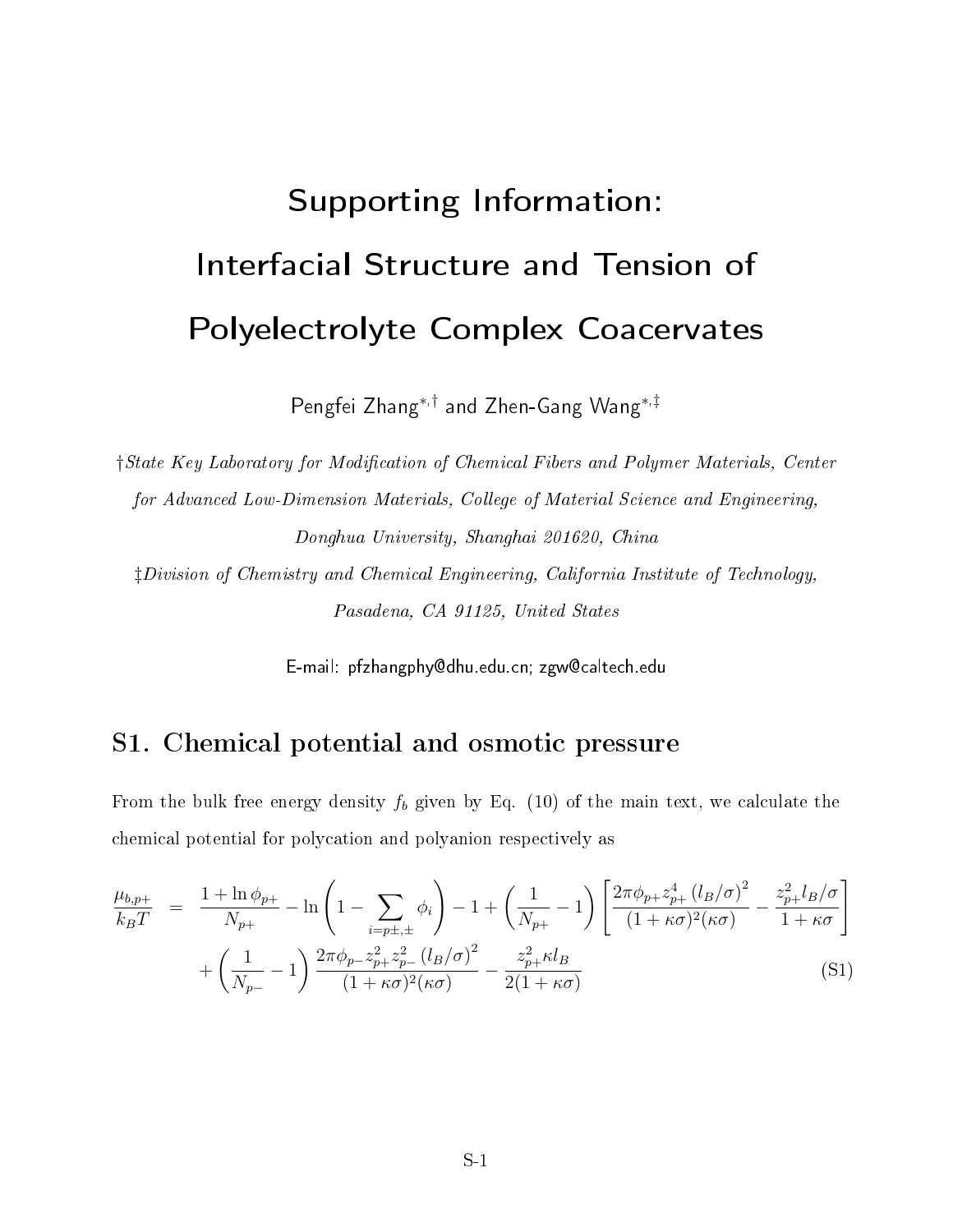and

$$
\frac{\mu_{b,p-}}{k_B T} = \frac{1 + \ln \phi_{p-}}{N_{p-}} - \ln \left( 1 - \sum_{i=p \pm, \pm} \phi_i \right) - 1 + \left( \frac{1}{N_{p-}} - 1 \right) \left[ \frac{2\pi \phi_{p-} z_{p-}^4 (l_B/\sigma)^2}{(1 + \kappa \sigma)^2 (\kappa \sigma)} - \frac{z_{p-}^2 l_B/\sigma}{1 + \kappa \sigma} \right] + \left( \frac{1}{N_{p+}} - 1 \right) \frac{2\pi \phi_{p+} z_{p+}^2 z_{p-}^2 (l_B/\sigma)^2}{(1 + \kappa \sigma)^2 (\kappa \sigma)} - \frac{z_{p-}^2 \kappa l_B}{2(1 + \kappa \sigma)}. \tag{S2}
$$

Likewise, the chemical potential of cation and anion is

$$
\frac{\mu_{b,j}}{k_B T} = \ln \phi_j - \ln \left( 1 - \sum_{i=p\pm,\pm} \phi_i \right) + \left( \frac{1}{N_{p+}} - 1 \right) \frac{2\pi \phi_{p+} z_{p+}^2 z_j^2 (l_B/\sigma)^2}{(1 + \kappa \sigma)^2 (\kappa \sigma)} \n+ \left( \frac{1}{N_{p-}} - 1 \right) \frac{2\pi \phi_{p-} z_{p-}^2 z_j^2 (l_B/\sigma)^2}{(1 + \kappa \sigma)^2 (\kappa \sigma)} - \frac{z_j^2 \kappa l_B}{2(1 + \kappa \sigma)}
$$
\n(S3)

with  $j = +$  and  $-$  respectively.

With  $f_b$  and  $\mu_i$ , we obtain the osmotic pressure as

$$
\frac{\Pi_b v}{k_B T} = \frac{1}{k_B T} \left[ -v f_b + \sum_{i=p\pm,\pm} \mu_{b,i} \phi_i - v f_b (\{\phi_i = 0\}) \right]
$$
\n
$$
= \sum_{i=p\pm,\pm} \frac{\phi_i}{N_i} - \ln \left( 1 - \sum_{i=p\pm,\pm} \phi_i \right) - \sum_{i=p\pm,\pm} \phi_i + \frac{1}{4\pi} \left[ \ln(1 + \kappa \sigma) - \frac{2\kappa \sigma + (\kappa \sigma)^2}{2(1 + \kappa \sigma)} \right]
$$
\n
$$
+ \frac{\kappa l_B}{2(1 + \kappa \sigma)^2} \left[ \left( N_{p+}^{-1} - 1 \right) \phi_{p+} z_{p+}^2 + \left( N_{p-}^{-1} - 1 \right) \phi_{p-} z_{p-}^2 \right].
$$
\n(S4)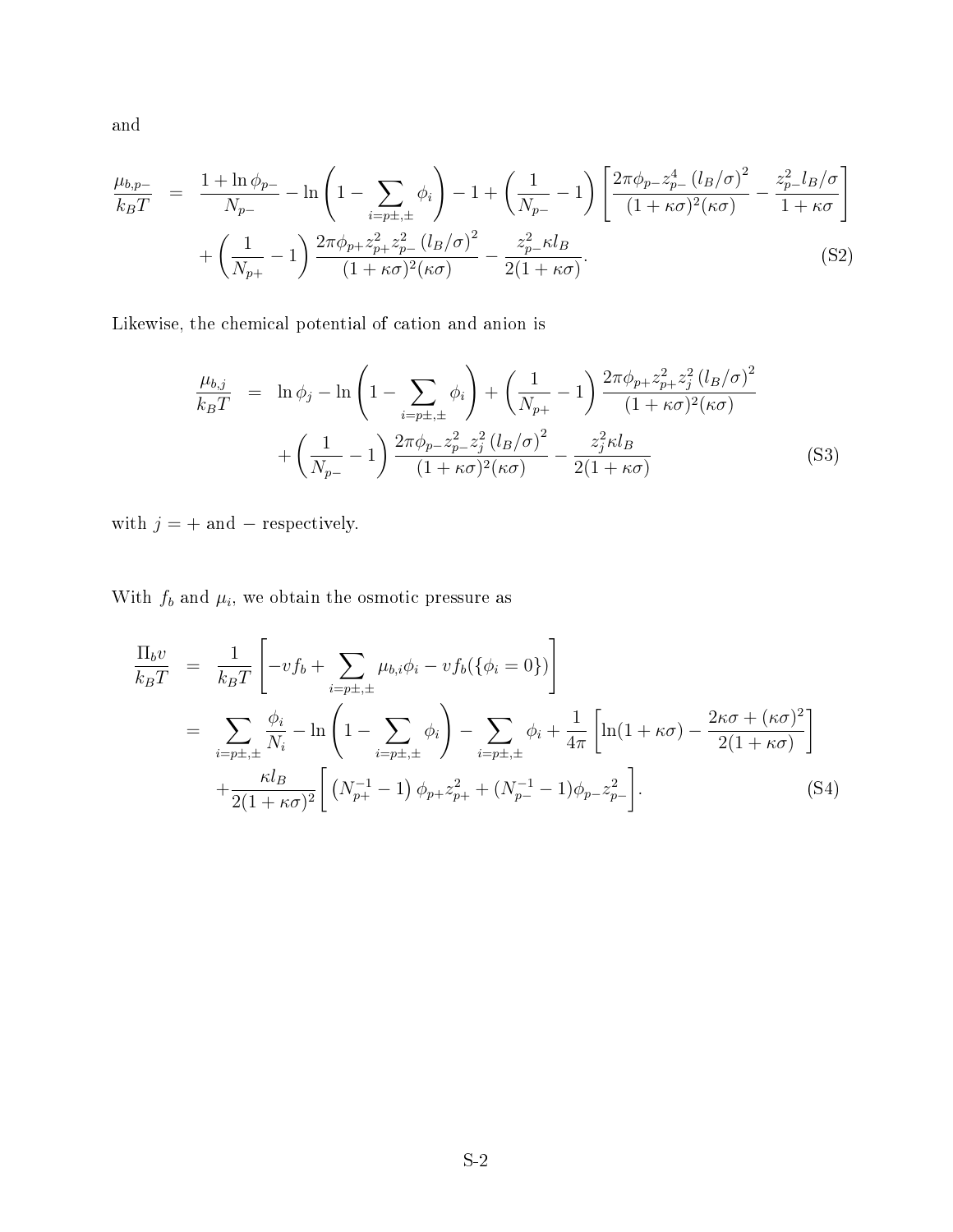## S2. Bulk concentration of the different species and the Galvani potential at coexistence

Here we present the effects of the three controlling parameters  $-$  the added-salt concentration  $\phi_{s,0}$ , the initial polymer concentration  $\phi_{p,0}$ , and the asymmetry factor r, on the bulk coexistence properties, including the concentrations of all the species in the two coexisting phases  $\phi_i^{\rm I}$  and  $\phi_i^{\rm II}$  with  $i=p+, p-, +, -,$  and the Galvani potential  $\Psi_G,$  for the concentrationasymmetric complex coacervation, using the theory developed in the main text. These bulk quantities serve as the boundary conditions when calculating the interfacial properties of the asymmetric coacervates at a given parameter set. The bulk properties reported here are qualitatively similar to those examined in our previous work.<sup>S1</sup>

### S2.1. Effect of added-salt concentration  $\phi_{s,0}$

We first examine the effect of added-salt concentration  $\phi_{s,0}$ . Taking the system with  $\phi_{p,0} =$ 0.02 and  $r = 1/3$  as an example, in Fig. S1 we show the concentration of all the species in the supernatant and coacervate phases, and the Galvani potential. The value of  $r = 1/3$ means that the volume of polycation solution is twice that of polyanion solution, so that in the mixture polycation is the major polyion species while polyanion is the minor species. All curves in the figures terminate once  $\phi_{s,0}$  is larger than the phase boundary value  $\phi_{s,0}^*$  where the solution enters a single homogeneous phase.

From Fig. S1(a), we see that, except in the region very close to  $\phi_{s,0}$ , both polyion concentrations in the supernatant phase,  $\phi^{\text{I}}_{p+}$  and  $\phi^{\text{I}}_{p-}$ , remain nearly unchanged. While  $\phi^{\text{I}}_{p-}$  is rather small and is very close to 0,  $\phi^{\text{I}}_{p+}$  is moderately finite. On the other hand, Fig. S1(b) shows that the concentration of both polyions in the coacervate phase  $\phi^{\text{II}}_{p+,p-}$  decreases monotonically with  $\phi_{s,0}$ . Note that  $\phi_{p+}^{\text{II}}$  is slightly larger than  $\phi_{p-}^{\text{II}}$  for all  $\phi_{s,0}$ , indicating that a slight excess of polycation over polyanion in the coacervate. Therefore, there is a weak charge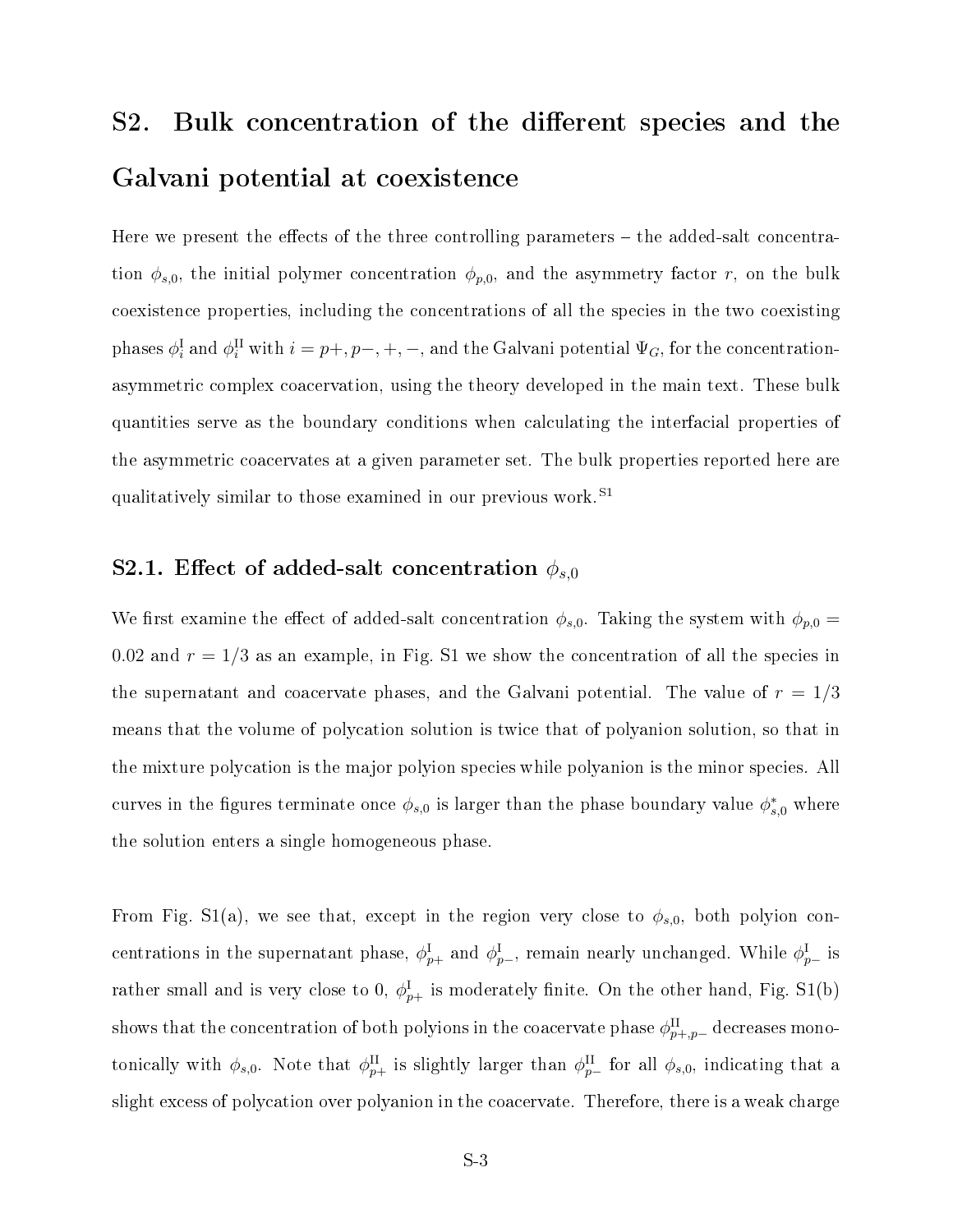

Figure S1: Polycation and polyanion concentration (a) in the supernatant phase  $\phi^{\text{I}}_{p\pm},$  and (b) in the coacervate phase  $\phi^{\text{II}}_{p\pm}$ , and (c) cation and anion concentration in both the supernatant and coacervate phases  $\phi_{\pm}^{I/II}$  as a function of the added-salt concentration  $\phi_{s,0}$  for the system with  $r = 1/3$  and  $\phi_{p,0} = 0.02$ . Panel (d) denotes the Galvani potential as a function of  $\phi_{s,0}$ .

imbalance between polycation and polyanion in the coacervate phase; however, the charge neutrality is still satisfied by salt ions.

In Fig.  $S1(c)$ , we show both cation and anion concentrations in the supernatant and coacervate phases  $\phi_{\pm}^{\text{I}}$  and  $\phi_{\pm}^{\text{II}}$ , as a function of  $\phi_{s,0}$ . In general, both  $\phi_{\pm}^{\text{I}}$  and  $\phi_{\pm}^{\text{II}}$  increase with  $\phi_{s,0}$ . Moreover, while  $\phi_+^{\rm I} > \phi_+^{\rm II}$  for all  $\phi_{s,0}$ , we find  $\phi_-^{\rm I} > \phi_-^{\rm II}$  at small  $\phi_{s,0}$  and  $\phi_-^{\rm I} < \phi_-^{\rm II}$  at large  $\phi_{s,0}$ . Finally, Fig. S1(d) shows that the Galvani potential  $\Psi_G$ , i.e., the electrostatic potential of the coacervate phase relative to that of the supernatant phase, decreases monotonically.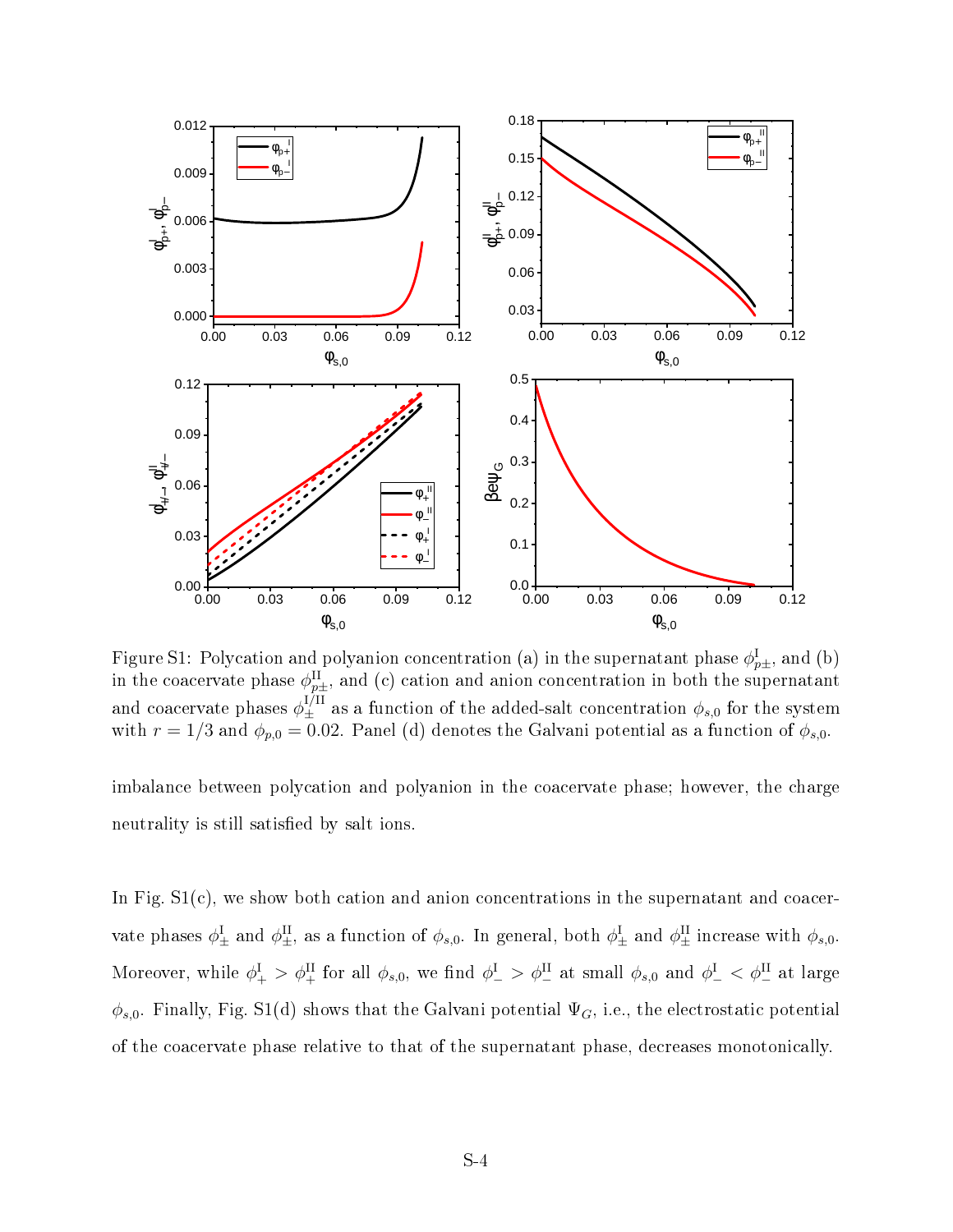#### S2.2 Effect of initial polymer concentration  $\phi_{p,0}$

Next, we present the dependence of the bulk phase behaviors on the initial polymer concentration  $\phi_{p,0}$  for a concentration-asymmetric coacervation. Taking the system with  $r = 1/3$ and  $\phi_{s,0} = 0$  as an example, in Fig. S2(a) we show both polyion concentrations in the supernatant phase  $\phi^{\rm I}_{p\pm}$  as a function of  $\phi_{p,0}.$  While  $\phi^{\rm I}_{p-}$  is rather small and nearly independent of  $\phi_{p,0},\,\phi^{\rm I}_{p+}$  increases approximately linearly with  $\phi_{p,0}.$  On the other hand, Fig. S2(b) shows that, both polyion concentrations in the coacervate phase  $\phi_{p\pm}^{\text{II}}$  decreases monotonically with  $\phi_{p,0}$ . Again,  $\phi_{p+}^{\text{II}} > \phi_{p-}^{\text{II}}$  and the difference between them increases with  $\phi_{p,0}$ , indicating the charge imbalance between polycation and polyanion increases slightly with increasing  $\phi_{p,0}$ .

Moreover, in Fig. S2(c), we show both cation and anion concentrations in the supernatant and coacervate phases,  $\phi_{+/-}^{\rm I}$  and  $\phi_{+/-}^{\rm II}$ , as a function of  $\phi_{p,0}$ . While  $\phi_{+}^{\rm I} > \phi_{+}^{\rm II}$  for all  $\phi_{p,0}$ , we see that  $\phi_-^I<\phi_-^II$  at small  $\phi_{p,0}$  and  $\phi_-^I>\phi_-^II$  at large  $\phi_{p,0}.$  Finally, Fig. S2(d) shows that the Galvani potential  $\Psi_G$  decreases monotonically with  $\phi_{p,0}$ .

#### S2.3. Effect of asymmetry factor  $r$

We further examine the effect of the asymmetric factor  $r$  on the phase behaviors of a concentration-asymmetric complex coacervation. Taking the system with  $\phi_{p,0} = 0.02$  and  $\phi_{s,0} = 0$  as an example, in Fig. S3 we show the concentrations of all the species and the Galvani potential as a function of r. First, in Fig.  $S3(a)$  we show the concentrations of both polyions in the supernatant phase  $\phi^{\text{I}}_{p+}$  and  $\phi^{\text{I}}_{p-}$ . While  $\phi^{\text{I}}_{p-}$  is always rather small and very close to 0, we observe two  $r$  regimes for  $\phi^{\text{I}}_{p+}.$  When  $r \lesssim$  0.05,  $\phi^{\text{I}}_{p+}$  is also rather small; when  $r\gtrsim 0.05,\,\phi^{\rm I}_{p+}$  takes moderately finite values and increases approximately linearly with  $r.$  On the other hand, in Fig. S3(b) we show both polyion concentration in the coacervate phase  $\phi_{p+}^{\text{II}}$  and  $\phi_{p-}^{\text{II}}$ . Generally,  $\phi_{p-}^{\text{II}}$  decreases monotonically with r, but  $\phi_{p+}^{\text{II}}$  varies only slightly with r. The two r regimes in  $\phi_{p+}^{\text{II}}$  can also be clearly observed in  $\phi_{p-}^{\text{II}}$ .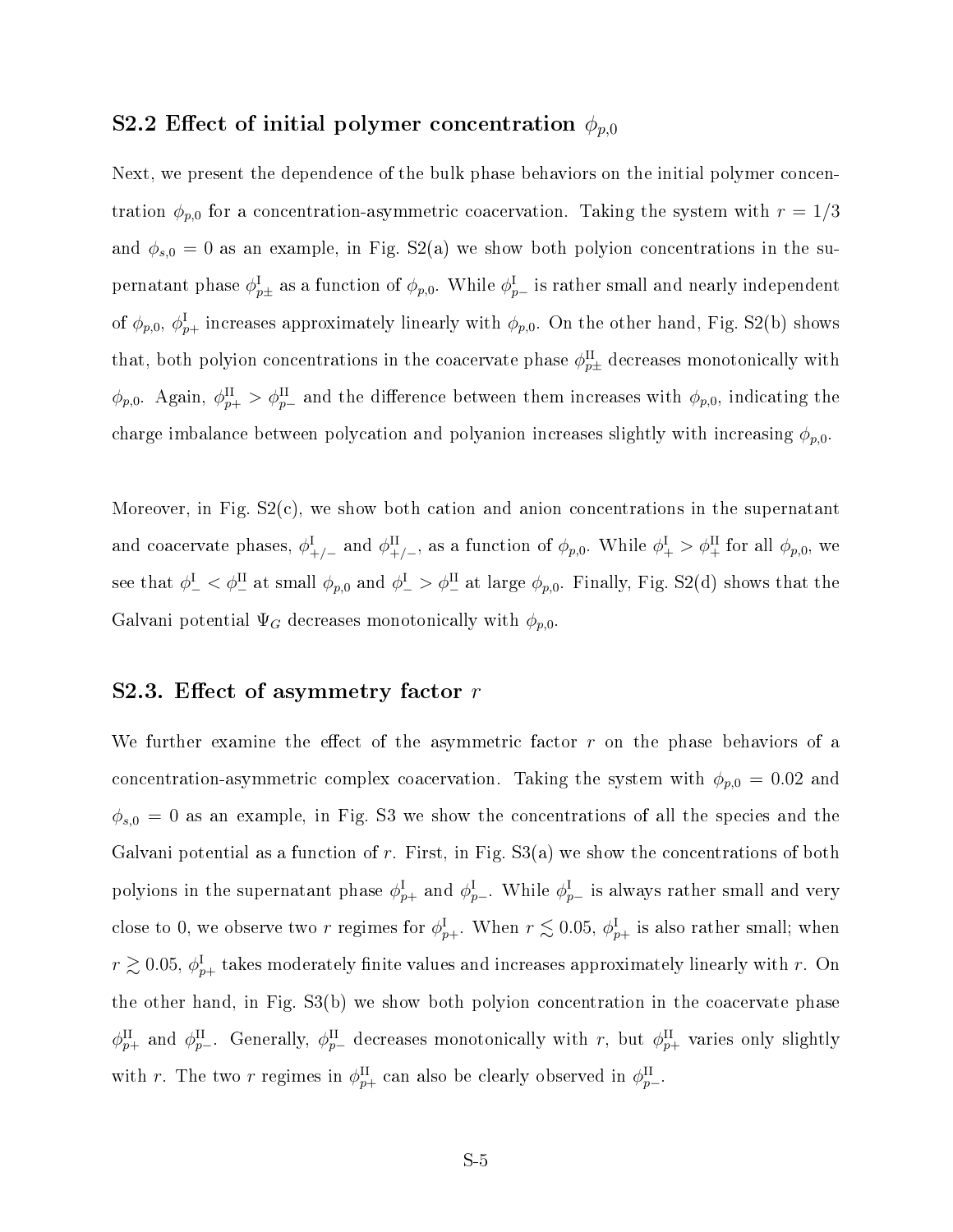

Figure S2: Polycation and polyanion concentration (a) in the supernatant phase  $\phi^{\text{I}}_{p\pm},$  and (b) in the coacervate phase  $\phi^{\text{II}}_{p\pm},$  and (c) cation and anion concentration in both the supernatant and coacervate phases  $\phi_{\pm}^{I/II}$  as a function of the initial polymer concentration  $\phi_{p,0}$  for the system with  $r = 1/3$  and  $\phi_{s,0} = 0$ . Panel (d) denotes the Galvani potential as a function of  $\phi_{p,0}$ .

In Fig. S3 (c), we further show the concentration of cation and anion in the supernatant and coacervate phases  $\phi^I_{+/-}$  and  $\phi^II_{+/-}$ . We also observe the two distinct r regimes in which  $\phi^I_{+/-}$ and  $\phi_{+/-}^{\rm II}$  behave differently. When  $r \lesssim 0.05$ , both  $\phi_{+}^{\rm I}$  and  $\phi_{-}^{\rm I}$  remain nearly unchanged, but  $\phi_+^{\text{II}}$  decreases monotonically and  $\phi_+^{\text{II}}$  increases monotonically. When  $r \gtrsim 0.05$ , both  $\phi_+^{\text{I}}$  and  $\phi_+^{\text{II}}$  decreases monotonically while  $\phi_-^{\text{I}}$  and  $\phi_-^{\text{II}}$  increase monotonically. The absolute value of the slope of  $\phi_{+/-}^{\text{II}}$  at large r, however, is smaller than that at small r. Further, for most cases,  $\phi^I_+ < \phi^I_+$  but  $\phi^I_- > \phi^I_-$ . Finally, Fig. S3(d) shows that the Galvani potential  $\Psi_G$  exhibit a maximum around  $r \approx 0.05$ . The physical mechanism underlying these two r regimes has been discussed in our previous work,  $S1$  and thus will be not repeated here.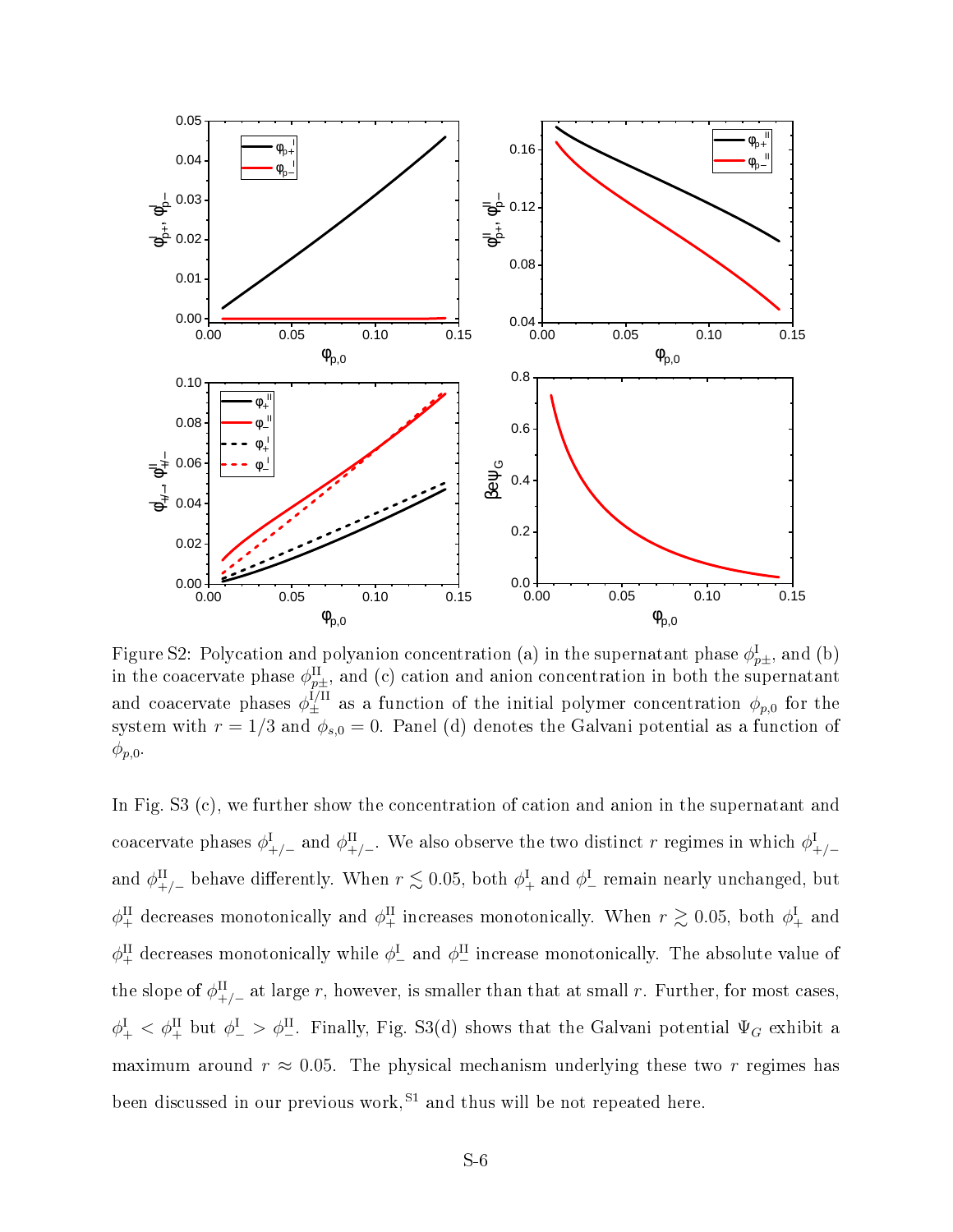

Figure S3: Polycation and polyanion concentration (a) in the supernatant phase  $\phi^{\text{I}}_{p\pm},$  and (b) in the coacervate phase  $\phi^{\text{II}}_{p\pm}$ , and (c) cation and anion concentration in both the supernatant and coacervate phases  $\phi_{\pm}^{I/II}$  as a function of the asymmetry factor r for the system with  $\phi_{p,0} = 0.02$  and  $\phi_{s,0} = 0$ . Panel (d) denotes the Galvani potential  $\Psi_G$  as a function of r.

# S3. Concentration profiles, net charge density, and mean electrostatic potential at the interface of asymmetric coac-

## ervates with  $r = 1/3$  and  $\phi_{s,0} = 0$

In Fig. S4, we show the concentration profiles of all charged species along the direction normal to the interface between the supernatant and coacervate phases, for the asymmetric coacervates with different  $\phi_{p,0}$  but fixed values of  $r = 1/3$  and  $\phi_{s,0} = 0$ . With increasing  $\phi_{p,0}$ , the interface broadens gradually. At small  $\phi_{p,0}$ , the polycation concentration  $\phi_{p+}(x)$ exhibits a slight depletion on the supernatant side of the interface, but this depletion van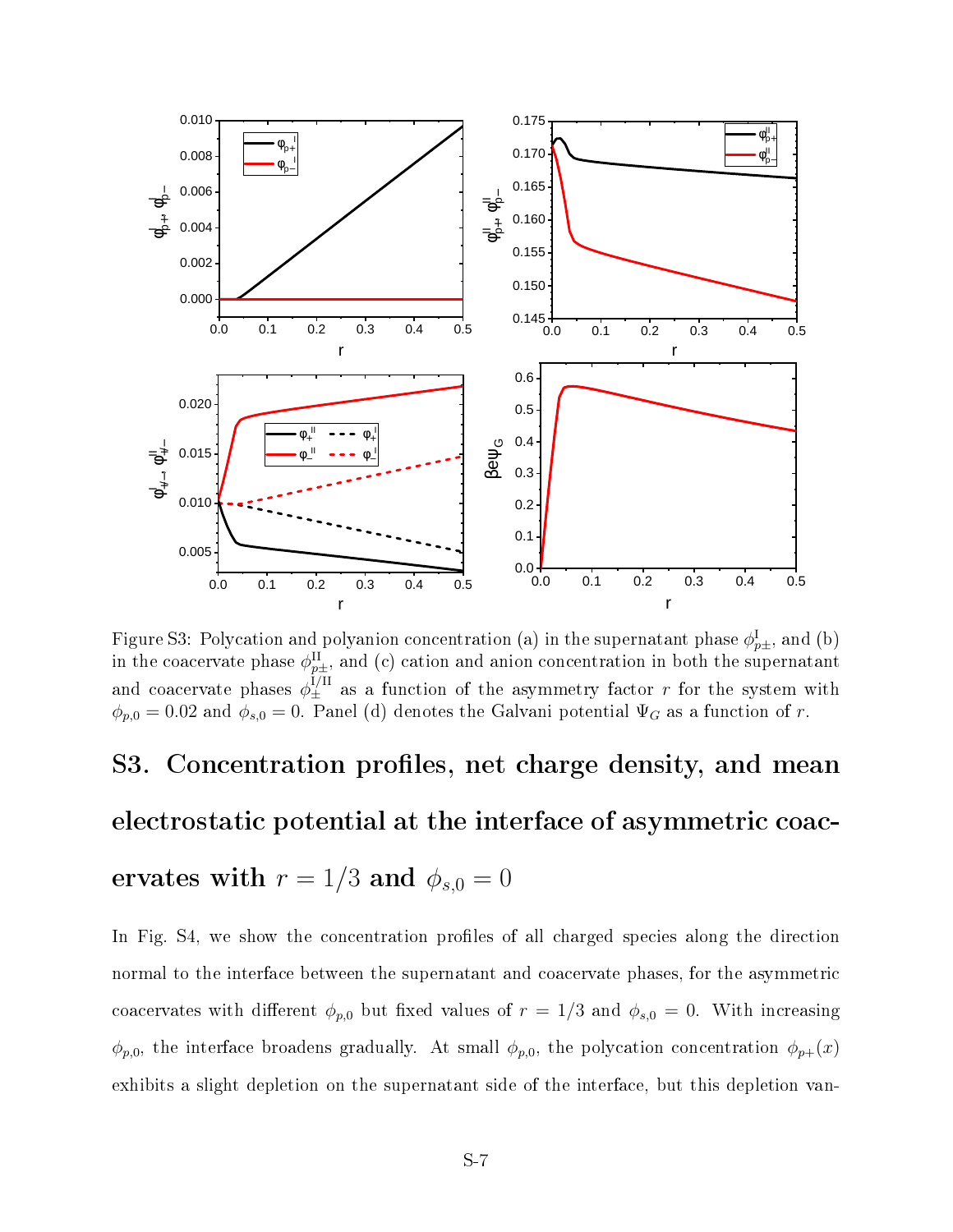ishes completely at large  $\phi_{p,0}$  (see Fig. S4(a)). The polyanion concentration  $\phi_{p-}(x)$ , however, varies monotonically at the interface for all  $\phi_{p,0}$  (i.e., Fig. S4(b)). On the other hand, when going from the supernatant to the coacervate phase, the cation concentration  $\phi_+(x)$  exhibits a slight maximum on the supernatant side of the interface at small  $\phi_{p,0}$  and turns to decrease monotonically at large  $\phi_{p,0}$ . The anion concentration  $\phi_-(x)$ , however, exhibits a maximum on the coacervate side of the interface for all  $\phi_{p,0}$ , and the value of this maximum becomes less pronounced for larger  $\phi_{p,0}$ .



Figure S4: Density profile of (a) polycation, (b) polyanion, (c) small cation, and (d) small anion, for asymmetric coacervates with  $r = 1/3$  and  $\phi_{s,0} = 0$ .

Figs. S5(a) and (b) show the net charge density  $\phi_e(x) = \phi_{p+}(x) - \phi_{p-}(x) + \phi_+(x) - \phi_-(x)$ and the mean electrostatic potential  $\psi(x)$ , respectively, for the asymmetric coacervates with different  $\phi_{p,0}$  and fixed values of  $r = 1/3$  and  $\phi_{s,0} = 0$ . In particular, we observe a strong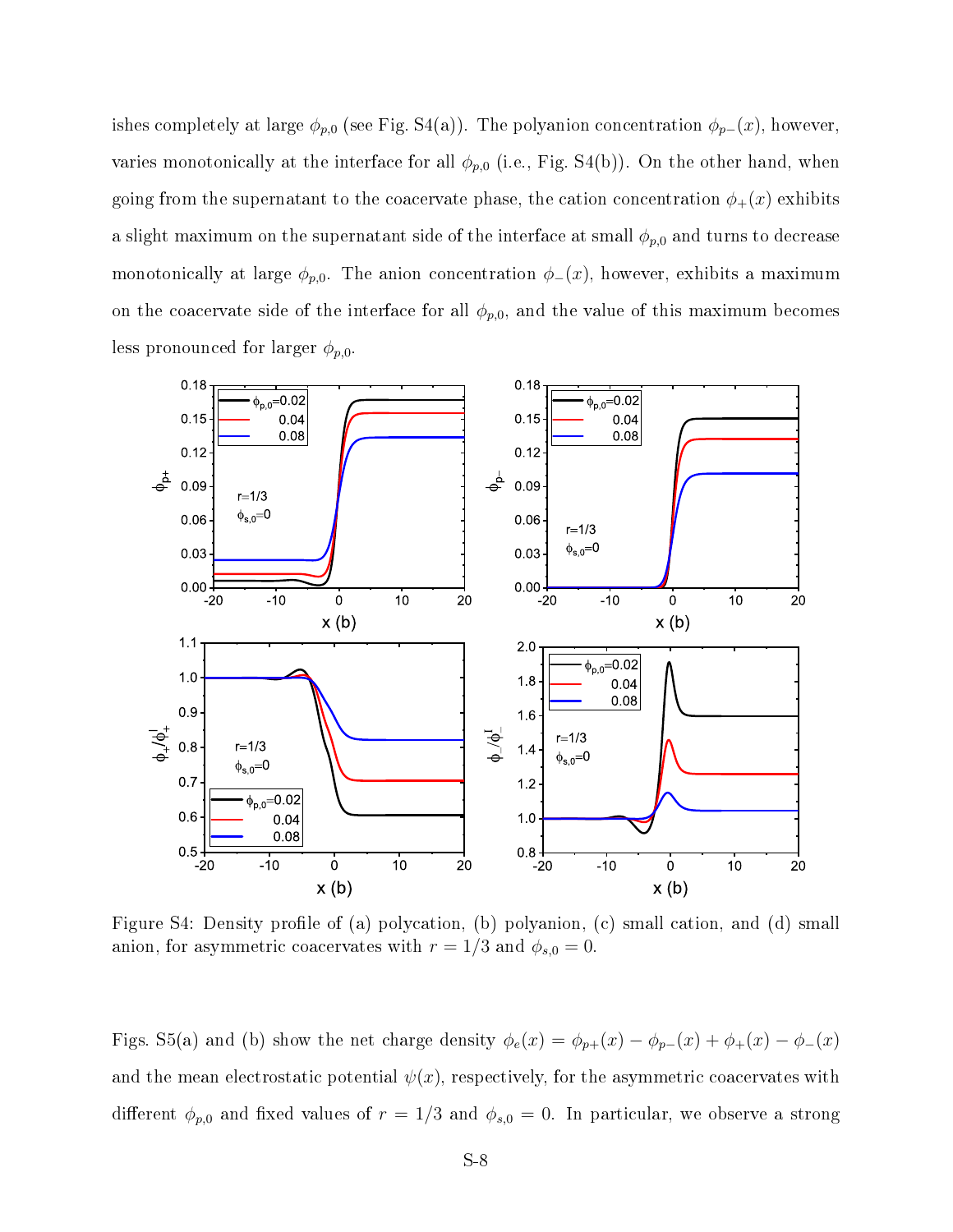oscillation in  $\phi_e(x)$  at small  $\phi_{p,0}$ , and this oscillation becomes weaker with increasing  $\phi_{p,0}$ . On the other hand, when going from the supernatant to the coacervate phase,  $\psi(x)$  at small  $\phi_{p,0}$  first decreases slightly and then increases rapidly to  $\Psi_G$  after a slight overshoot. For large  $\phi_{p,0}$ , however,  $\psi(x)$  increases monotonically from 0 to  $\Psi_G$ .



Figure S5: (a) Net charge density  $\phi_c$  and (b) the mean electrostatic potential  $\psi$ , for asymmetric coacervates with  $r = 1/3$  and  $\phi_{s,0} = 0$ .

# S4. Concentration profiles, net charge density, and mean electrostatic potential at the interface of both symmetric and asymmetric coacervates with  $\phi_{p,0} = 0.02$  and  $\phi_{s,0} = 0$

In Fig. S6, we show the concentration profiles of all charged species along the direction normal to the interface between the supernatant and coacervate phases, for both symmetric and several asymmetric coacervates with fixed values of  $\phi_{p,0} = 0.02$  and  $\phi_{s,0} = 0$ . Clearly, we see qualitatively different behaviors for the symmetric and asymmetric coacervates. Specifically, the small ion distributions at the interface are quite different for the symmetric and asymmetric coacervates. Moreover, as shown in Fig. S7, while the net charge density  $\phi_e(x)$  and the mean electrostatic potential  $\psi(x)$  remain identically 0 for the symmetric coacervates. the intricate electric double layer forms spontaneously at the interface. Since the qualita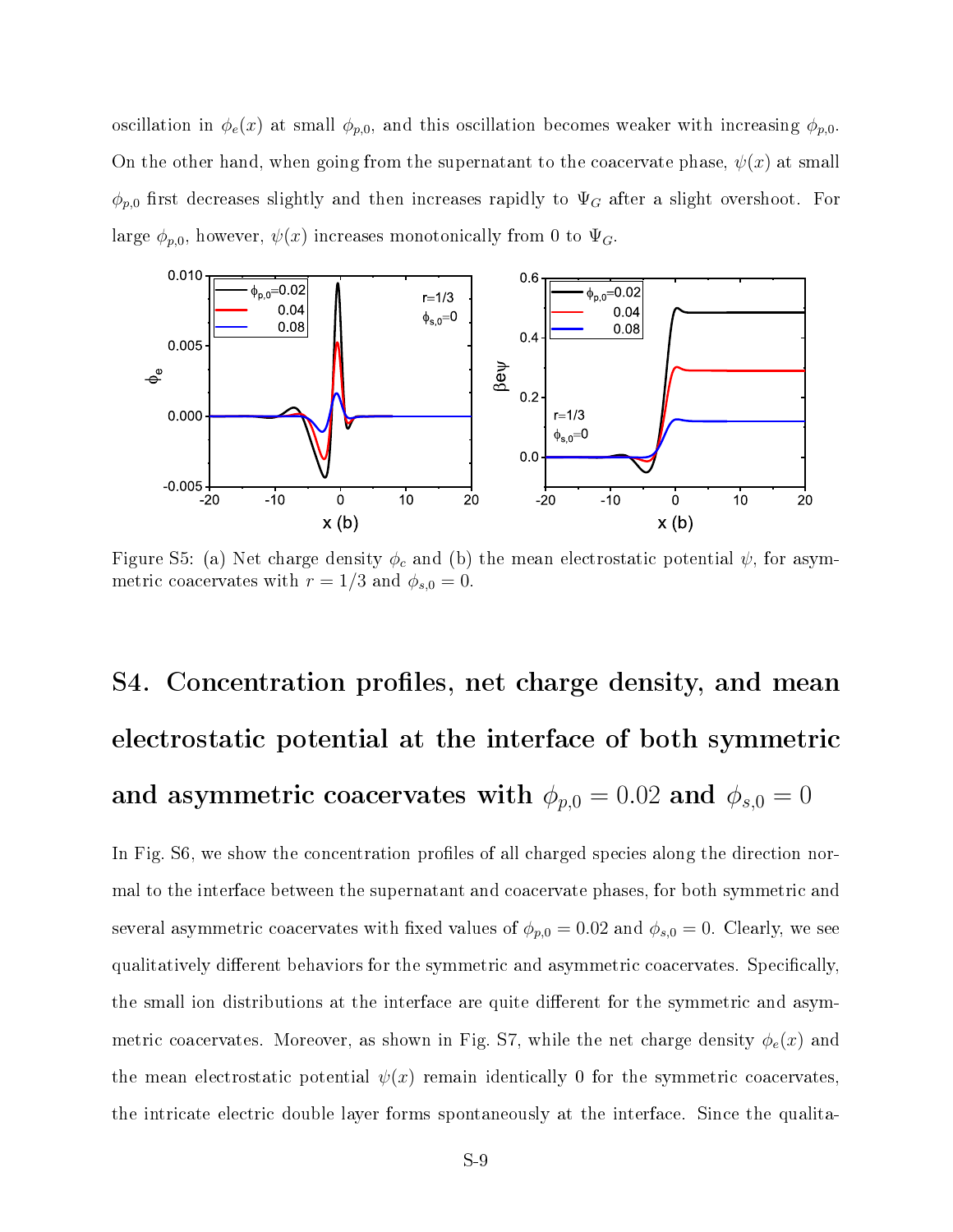tive behaviors for the interface of the asymmetric coacervates have already been discussed previously, they will not be discussed further.



Figure S6: Density profile of (a) polycation, (b) polyanion, (c) small cation, and (d) small anion, for both the symmetric and several asymmetric coacervates with  $\phi_{p,0} = 0.02$  and  $\phi_{s,0} = 0.$